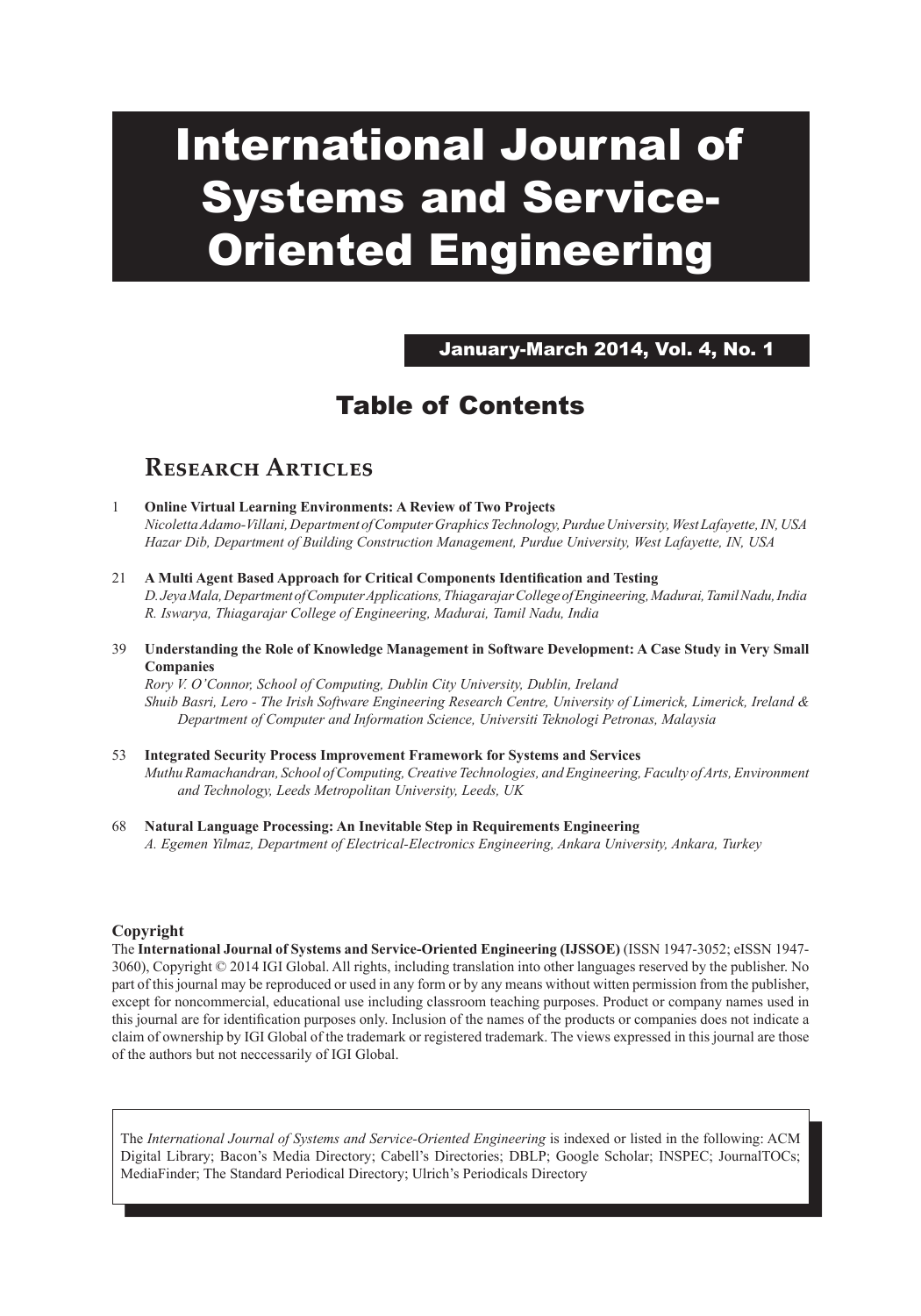# **Understanding the Role of Knowledge Management in Software Development: A Case Study in Very Small Companies**

*Rory V. O'Connor, School of Computing, Dublin City University, Dublin, Ireland*

*Shuib Basri, Lero - The Irish Software Engineering Research Centre, University of Limerick, Limerick, Ireland & Department of Computer and Information Science, Universiti Teknologi Petronas, Malaysia*

#### *ABSTRACT*

*Software and systems engineering is distinct from other forms of engineering as it deals with an intangible product, where the progress in construction is not explicitly visible and team members often rely on the documentation of others to follow and review progress. Furthermore unlike traditional engineering disciplines, there is no single standardized unified process. The role of knowledge management in the software engineering literature is becoming more evident, as the software development activity is essentially a human knowledge*  intensive activity and is seen by many as a key factor. This paper discusses the role of software development *knowledge management within software development process and specifically how software development knowledge is managed in software development in order to support software process improvement and the*  role of knowledge management in this. The authors present the results of a study of knowledge management *process practices in very small software companies and discusses these under the major identified issues of: Communication; Learning and sharing; Documentation and Knowledge management process and commitment. The findings in this study give an insight towards knowledge management practices as they relate to software development process practices in very small companies and the important factors that must be considered to preserve knowledge and quality software.*

*Keywords: Knowledge Management, Software and Systems Engineering, Software Companies, Software Development, Very Small Companies*

#### **1. INTRODUCTION**

The majority of small and very small software companies find implementing controls and structures to properly manage their software development activity to be a major challenge. The administration of the software development activity is usually achieved through the execution of a software development process, which describes the way an organization develops its software products and supporting services, such as documentation. Such software processes define what steps the development organizations should take at each stage of pro-

DOI: 10.4018/ijssoe.2014010103

Copyright © 2014, IGI Global. Copying or distributing in print or electronic forms without written permission of IGI Global is prohibited.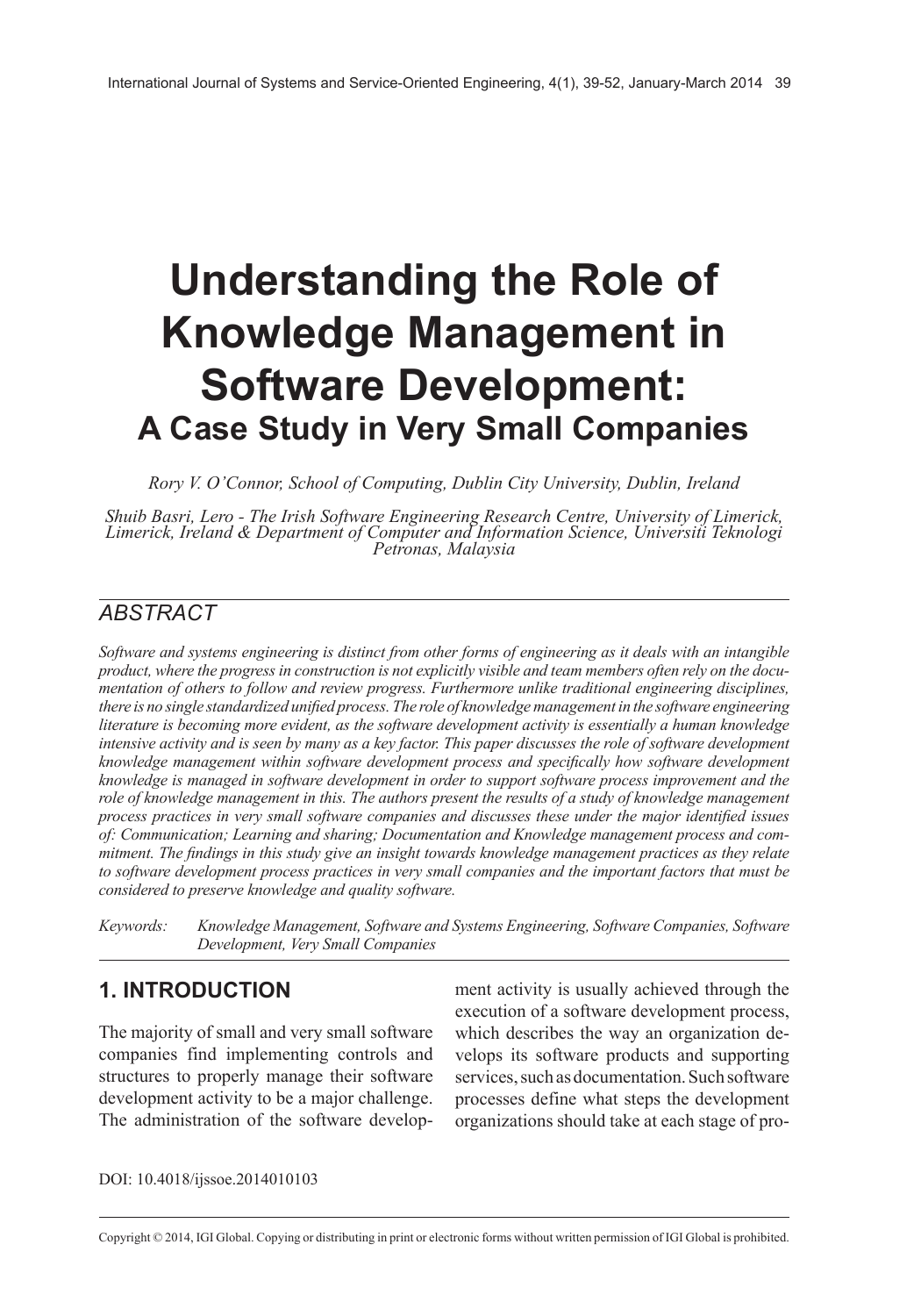duction and also provide assistance in making estimates, developing plans and measuring quality. The process and associated activities are often documented as sets of procedures to be followed during development, however, the documentation is not the process but should clearly represent the process as it is implemented within an organization.

At the core of all software development activity are the human beings that implement the software development process in order to produce the actual software systems. In this context human beings gain expertise through perception, intuition and experience, rather than by following a predefined process (Dreyfus et al., 1986). In support of this it has been argued argues that software engineering is knowledge study and hence knowledge management is of high importance in software engineering that (Edwards, 2003), which clearly has implications for the management of knowledge in software development. Therefore we are interested in understanding the role of software development knowledge management within software development companies. Specifically out focus is on how software knowledge is managed; identify critical factors in software development teams and software development knowledge management; understand how should software teams are organized in order to support software process improvement and the role of knowledge management in this.

#### **1.1. The Software Development Process**

There are multiple approaches to organizing the software development process and multiple factors influencing the software development process (Clarke & O'Connor, 2012), with two major ones being the traditional (or plan based), which rely primarily on managing explicit knowledge, and agile methods, which primarily rely on managing tacit knowledge and recognises the importance of human interaction in the software process over written knowledge in formal documentation. Therefore understanding the role and nature of knowledge

in software development is key challenge (Ryan & O'Connor, 2013).

Essentially a software process is all the stages, tasks and activities that are followed by an organization to develop a software product (Zahran, 1998). The software process has four distinct roles; (i) to present a guidance as the guideline of the activities to be undertaken; (ii) to specify the artefact that should be developed and when; (iii) to direct the task of the development team; and (iv) to offer ways of monitoring and measuring a project progress and output (Kruchten, 2000). It is commonly agreed that the software process must be evolved (maintained and improved over time) in order to meet current evolving business needs, thus the area of Software Process Improvement (SPI) has gained increased importance in software engineering area. The aim of SPI is to understand the software process as it is used within an organization and thus drive the implementation of changes to that process to achieve specific goals such as increasing development speed, achieving higher product quality or reducing costs. There is a widely held belief that a better software process results in a better software product, with authors such as Humphrey (1989) claiming that to improve your product, you must improve your process quality. Although there is evidence that many organizations do not sill do not subscribe to the process improvement philosophy despite the widely agreed benefits (O'Connor & Coleman, 2009).

The software development activity is essentially a human knowledge intensive activity, involving software developers executing a software development process utilizing expert knowledge, within a team. Accordingly we are interested in understanding the role of software development knowledge management within software development companies. Specifically: How software knowledge is managed; identify critical factors in software development teams and software development knowledge management; understand how should software teams are organized in order to support software process improvement and the role of knowledge management in this.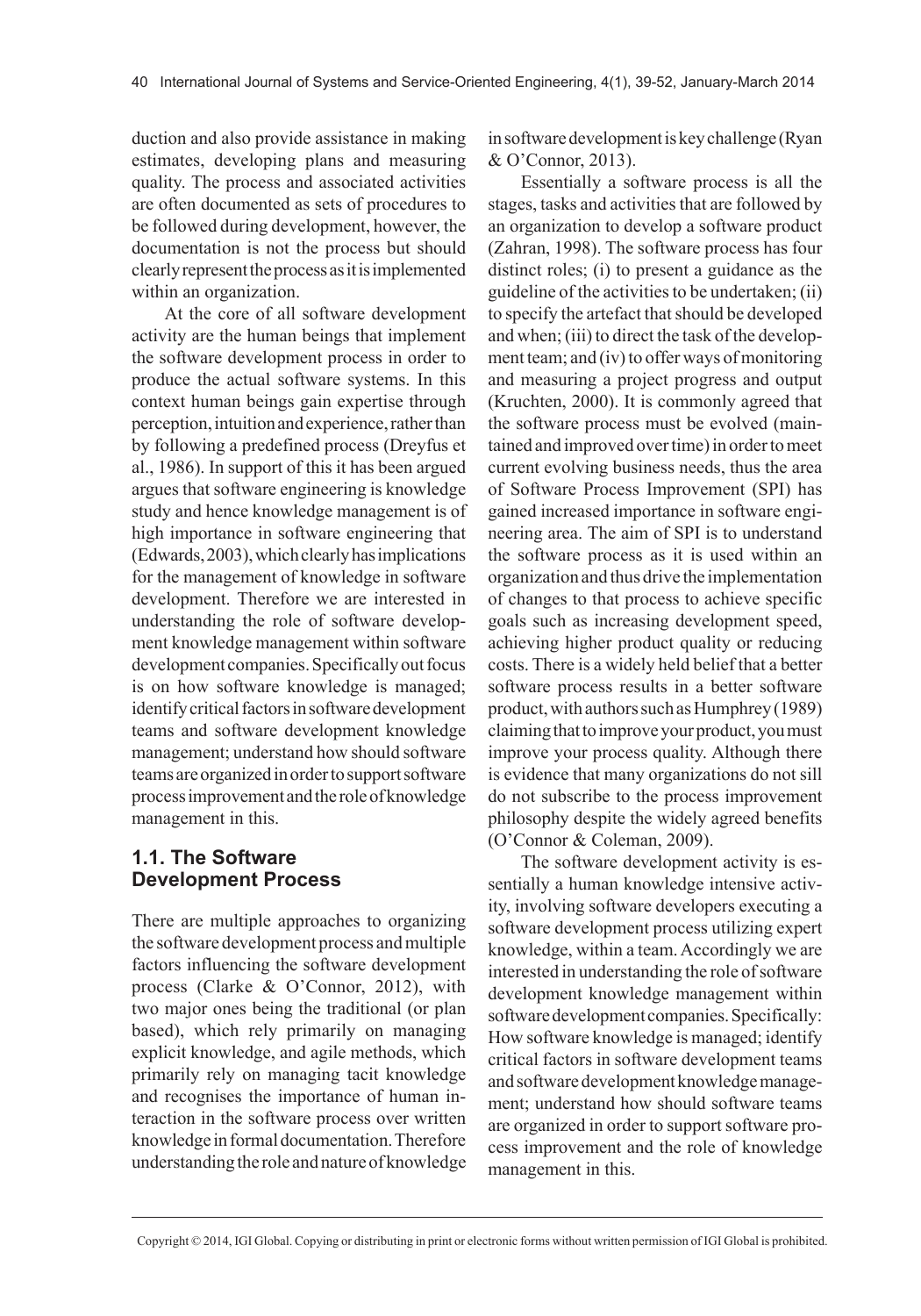#### **1.2. Knowledge Management**

Knowledge Management (KM) is a discipline that crosses many areas such as economics, informatics, psychology and technology. KM is seen as a strategy that creates, acquires, transfers, consolidates, shares and enhances the use of knowledge in order to improve organizational performance and survival in a business environment. This scenario becomes a challenge to the companies in managing their organizational knowledge (Kukko et al., 2008). Therefore specific plans and suitable tools will guide the knowledge management process (Dingsoyr & Conradi, 2002). This plans and tools must be promoted applying the old knowledge to new situations in an organization (Kukko et al., 2008). In software engineering, individuals are the most important actor in KM, who perform tasks for achieving goal that been set by the organizational level. Through social and collaborative work among the people in an organization, process knowledge is created, shared, amplified, enlarged and justified on organizational setting (Nonaka & Takeuchi, 1995). Moreover knowledge is about actionoutcome and the effects of the firm environment (Weick, 1995) and was created through a conversion between tacit knowledge and explicit knowledge (Nonaka et al., 2000).

In KM, knowledge creation and sharing is a continuous process whereby individuals and groups within the organization and between the organizations share tacit and explicit knowledge (Ryan and O'Connor, 2009). The organization capability to create knowledge is important in order to sustainable competitive advantage (Nonaka et al., 2000; Parent et al., 2000). Knowledge creation process is believed started when an individual recognize the related and useful data and information and then able to transform it into a new knowledge that brings a future value to an organization. Organizational knowledge is not only created within the organization but also can be acquired externally and this can be done through knowledge sharing (Grant, 1996; Awazu, 2004; Nonaka & Takeuchi, 1995). The important of knowledge sharing and

knowledge creation in any organization will help organization to continuously innovate and help organization to sustain their competitiveness (Rhodes et al., 2008). These activities are usually supported by a social network within an organization and through the development between departments in an organization link (Szulanski, 1996). In addition, Turner and Makhija added that in sharing and creating knowledge, trust and organizational control plays an important role in how individual transferring and sharing their knowledge with others in an organization (Turner & Makhija, 2006).

Knowledge is vital for every organization because it is needed to perform a work in an organization. According to Hendricks and Vriens (1999) an organization cannot survive and sustain their competitiveness without knowledge. Therefore knowledge needs to be managed to ensure that the right knowledge gets into the right place. This also will increase the innovation power of organization and its knowledge worker. In addition knowledge in organization also will be eroding over the time and will contribute to loss of knowledge in organization. This condition is often implicit and its loss is often not recognizing until too late. According to Shaw et al. (2003) knowledge erosion is referred as the loss of knowledge resulting from people leaving an organization or changing jobs within it. Several authors claim that knowledge erosion became one of the main problems as the organization expanding over the time (Litern, 2002). The lacking of resource and time in small company in implement knowledge management will introduce a knowledge erosion situation through employee retirement and resignation (Bjorson & Dingsoyr, 2008). In addition, 4 important criteria in organization; the staff development, team building, communication of role and function, and formal continuous process improvement; was believed could help organization in mitigated this issue (Shaw et al., 2003). Accordingly, the issue of knowlegde loss in software deveopment roganisations, as its pertains to software development peocess is a key isues for many software development organisations (Basri & O'Connor, 2011a).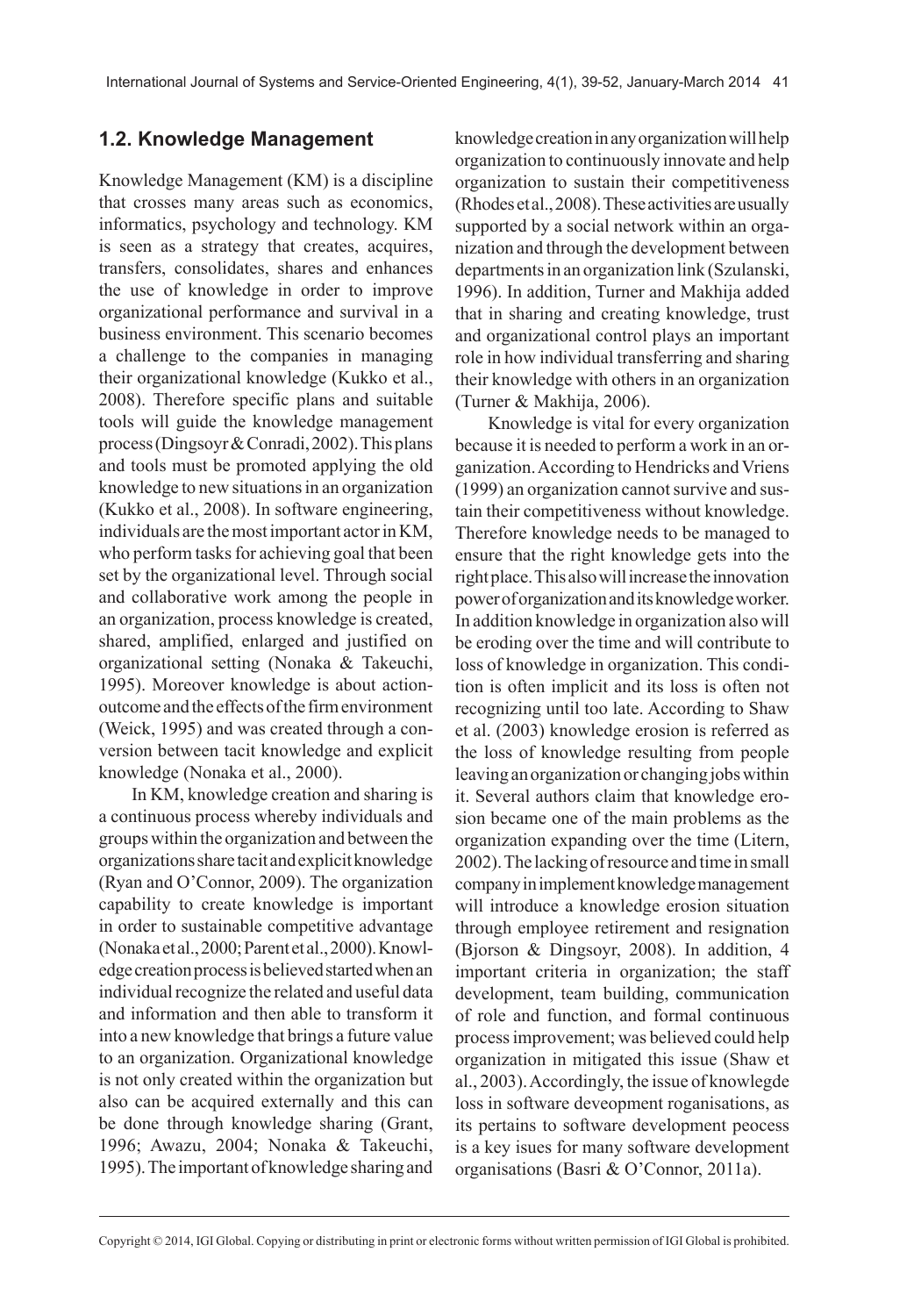#### **1.3. Knowledge Managament in SPI**

Software process is not standardized in all software projects (Borges & Falbo, 2002). Software process must be updated and improved frequently in order to cope with any environment changes. Such environment required KM in supporting software process definition and activities (Sirvio et al., 2002). Hansen and Kautz (2004) explained that SPI could strengthen KM abilities for software development organization. In term of small organization, Kettunen (2003) argues that KM is core to a software process improvement model and that the relationship between SPI and organizational learning are very strong. They points out that people in an organization will create, acquire and share knowledge continuously in order to improve software development practices. Moreover, in nowadays business environment where software development project becoming more complex, the greater reliance upon the knowledge processes to resolves problems are really important (Aurum et al., 2003; Bjornson & Dingsoyr, 2005). Bjornson and Dingsoyr (2008) stated in their review that proper managing of organizational knowledge is important in SPI efforts and it is a major factor for success. Mathiassen and Pourkomeylian (2003) in their survey on practical usage of KM to support innovation in a software organization claims that KM and SPI are very close related. They added that knowledge management is used to update practices within software organization generally and SPI specifically. According to Sirvio et al. (2002) software organization needs to improve their practices in order to cope with market changes. These situations have lead to considerable interest in how organization can effectively respond to changing environment or agile environment (Aaen et al., 2007; Sirvio et al., 2002). Therefore KM is seen as critical to the SPI process.

Therefore, based on the above discussion we proposed a study model as depicted in Figure 1. From the diagram, it shown that the SPI and software development KM are related to each other. This relationship is vital in preventing knowledge atrophy and process erosion problems. In addition, a proper KM process could help software teams become more effective in performing team task and making a decision (Kettunen, 2003). (Aaen et al., 2002) added with an appropriate knowledge creation and sharing process could provide team members with clear SPI goals and sustain their interest.

#### **1.4. Very Small Companies**

Due to the rich variety of software development settings (for example: the nature of the application being developed, team size, requirements volatility), the implementation of a set of practices for software development may be quite different from one setting to another (Jeners et al., 2013). Small and very small companies are the fundamental growth of many national economies. It is important to notice that the contribution from the small companies should be seen as important and significant as compare to the large one. The majority of software companies are small and for example in Ireland the majority of the Irish indigenous software firms are employed between 10 to 99 employees and average size is about 16 employees (Coleman & O' Connor, 2008a). The same scenario occurs in many other countries especially in Europe, Brazil and Canada (Laporte et al., 2008a), where Very Small Entities (VSEs), which employed less than 25 people (Laporte et al., 2013) are the majority software companies in the respective country. Therefore in order to be always relevance in software industry, small companies need to maintains and enhances their products and for that they need to improve their development process (Valtanen & Sihvonen, 2008). Even though several methods and guidelines (e.g. Moprosoft and CMMI) have been produced in order to enhance software companies' development process, there are still a lot of challenges and obstacles have to manage (Laporte et al., 2008b). Hence, small companies whose have limited resources; particularly in financial and human resources; and practicing unique processes in managing their business have influenced their business style compare

Copyright © 2014, IGI Global. Copying or distributing in print or electronic forms without written permission of IGI Global is prohibited.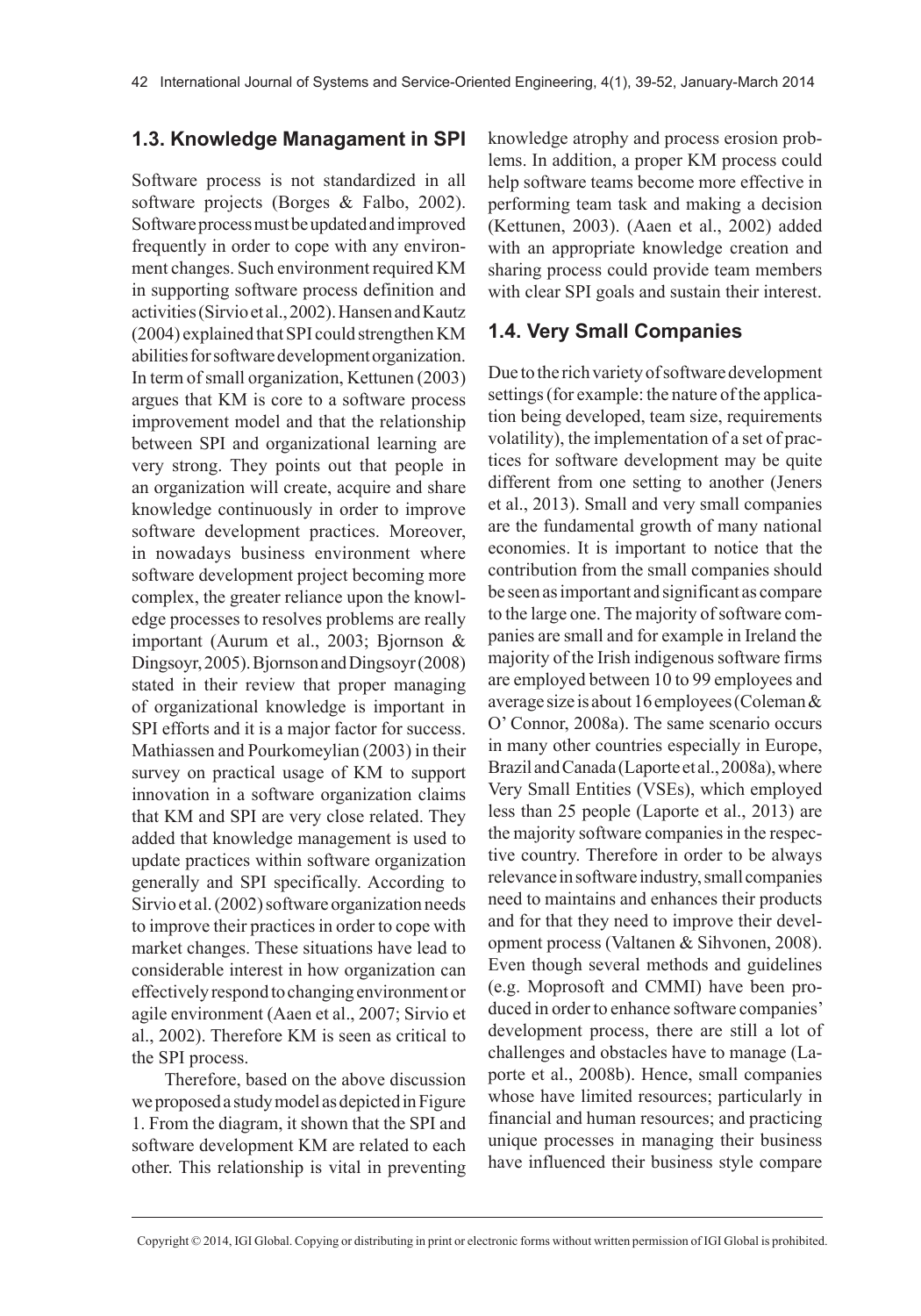



to large companies which are very formal and well documented (Sapovadia, 2006).

Therefore consider to the above characteristics and situations, have shows that most of the management processes activities (e.g. decision-making, communication and problem solving) are done in informally way (e.g. orally and less documented) and more towards to human-oriented and communication factors (Valtanen & Sihvonen, 2008; Laporte et al., 2008b). Therefore it is belief that these issues will also influence software development VSEs in organized their software development knowledge. Furthermore the influence of well organized software development knowledge is seen could assist small companies or VSEs in maintain their product relevancy in market. This process also could mitigate from knowledge atrophy problem from affecting their company.

#### **2. RESEARCH STUDY**

The study was divided into three phases: The first phase consists of a series of detailed Structured Interviews with senior management staff within the chosen organizations; whilst phase 2 entailed conducting a Focus Group with software development staff from the phase 1 companies, in order to get an understanding of the issues from a non-management perspective; Finally, phase 3 involved the distribution of a survey questionnaire to a wider set of companies than were involved in phases 1 and 2, in order to get more broad supporting data from a wider set of companies and to provide a partial validation of phase 1 and 2 findings.

The individual interview approach was used in this study in order to discuss the topics in depth, to get respondents' candid discussion on the topic and to be able to get the depth of information of the study situation for the research context (Kvale, 2007). These Structured Interviews included both open-ended and specific questions and allowed the researchers to gather not only the information anticipated, but also unexpected types of data (Li, 2006). The respondents for the individual interview session are all software development managers / CTO / owner-directors and the focus group was with software development staff. The focus group interview approach was also used in this study and aimed at collective groups of team members who are the developer of the software. An advantage of focus groups of this manner is that it allows individual team members to discuss issues in a collaborative manner with fellow team members, thus allowing a consensus to emerge which facilitates detailed data gather by researchers. Focus group interviews were also chosen because it was the most appropriate method to study attitudes and experiences; to explore how opinion was constructed (Kitzinger, 1995) and to understand behaviors, values and feelings (Patton, 2002). In order to gain more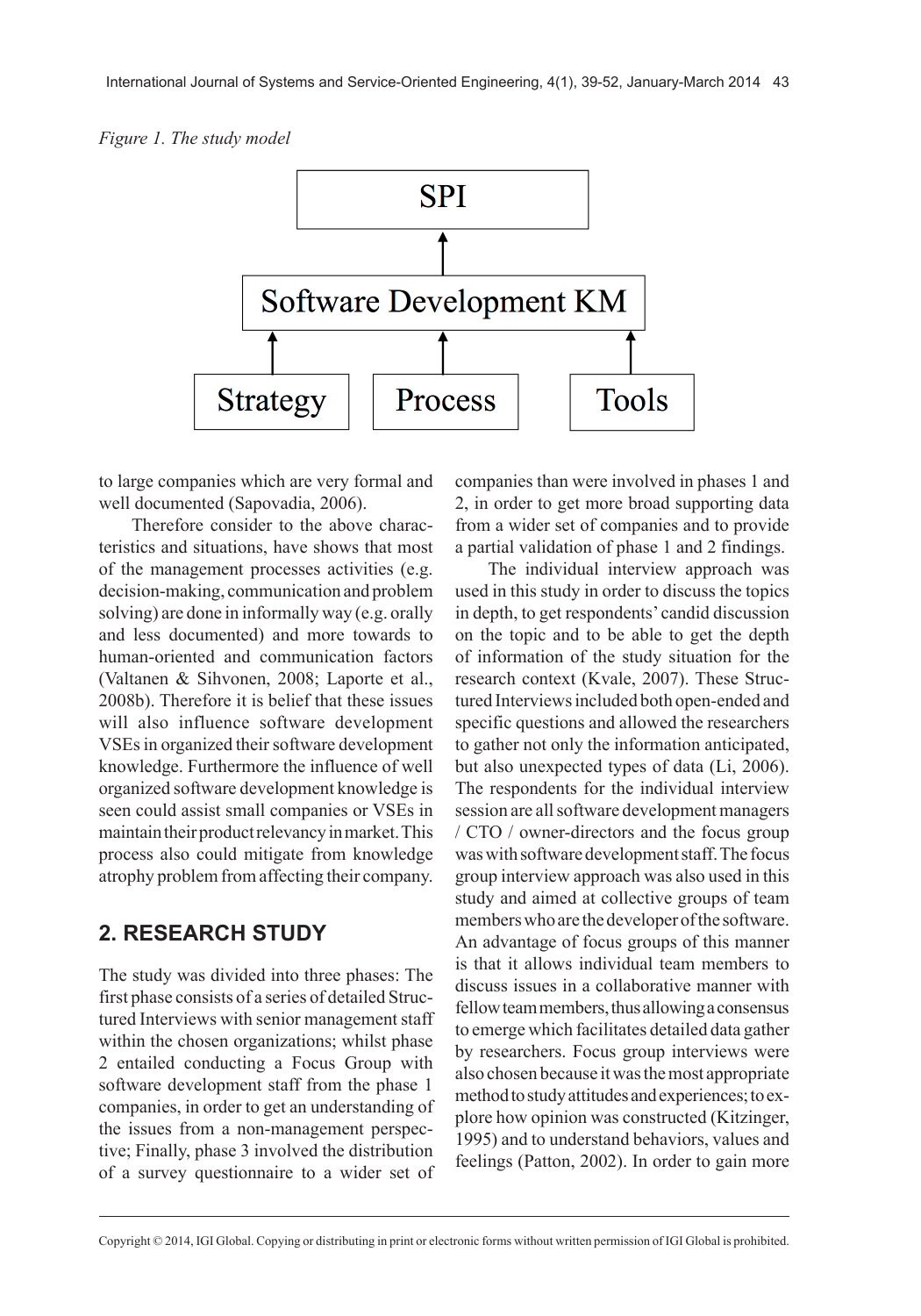input and also to validate the above qualitative data for this study, we have developed and distributed a survey questionnaire to several Irish software VSEs. These companies were selected using personal contacts and were all directly involved in software product development, for a variety of business domains.

To ensure the participation of software development professionals who would be familiar with the considerations involved in using both software process and process improvement models, it was decided to limit the scope to software product companies whose primary business is software development. In addition, given the geographical location of the researchers, it was decided to confine the study to Irish software product companies, which has the added advantage of restricting the study to within the same economic and regulatory regime. Furthermore, restricting the study to indigenous Irish software product companies significantly increased the prospects of obtaining the historical information required to understand process foundation and evolution which would not be the case with non- Irish multinationals operating in the country, as their process would likely have been initially developed and used within the parent company prior to being devolved to the Irish subsidiary. Overall, the data collection process took 8 months, which included identifying suitable companies, contacting and confirming potential respondents' process, conducting individual and focus group interviews process and distributing and receiving questionnaires process (Basri & O'Connor, 2010).

The study data analysis process was divided into 2 main stages. In stage 1, all qualitative data gathered from individual interviews and focus groups (phases 1 and 2) was analyzed and in stage 2, the qualitative and quantitative data from the received questionnaire (phase 3) was tabulated and analyzed, with the results from this stage used to validate the analyzed results from phases 1 and 2. These 3 phases of data analysis were conducted over a four-month period.

The analysis of the qualitative data (interview and focus groups) was completed utilizing the coding mechanisms of grounded theory (Kitzinger, 1995; Elo & Kyngäs, 2008). The Grounded Theory analytical process involves a series of coding strategies, which is the process of breaking down interviews, observations and other forms of appropriate data into distinct units of meaning, which are labeled to generate concepts. These concepts are initially clustered into descriptive categories. The concepts are then re-evaluated for their interrelationships and, through a series of analytical steps, are gradually subsumed into higher-order categories, or one underlying core category, which suggests an emergent theory. Closely following the tenets of grounded theory meant that, after initial open coding, the interviews were then re-analyzed and coded axially across the higher-level categories that had emerged from earlier interviews. Any memos or propositions that emerged through the coding process were recorded for further analysis and inclusion as questions in subsequent interviews. A consequence of this was that the interview guide was constantly updated.

### **3. STUDY FINDINGS**

Based on the analysis process we have identified 7 main related categories that shape up the SPI environment in VSEs. Figure 2 illustrates all the categories that influence VSEs SPI initiatives. In additional these categories are the main categories and variables that gave an influence to the software development process environments in VSEs. The details of the main categories are presented below, which grouped and listed out in details the important variable that gathered from the analysis process.

#### **3.1. Team Structure**

The analysis result shows that the team environment in VSEs could be divided into 2 categories as tabulated in Figure 3. The organizational and team structure category indicates that due to small number of people working in the organization, the team size also small and this lead to a flat team and organizational structure. From

Copyright © 2014, IGI Global. Copying or distributing in print or electronic forms without written permission of IGI Global is prohibited.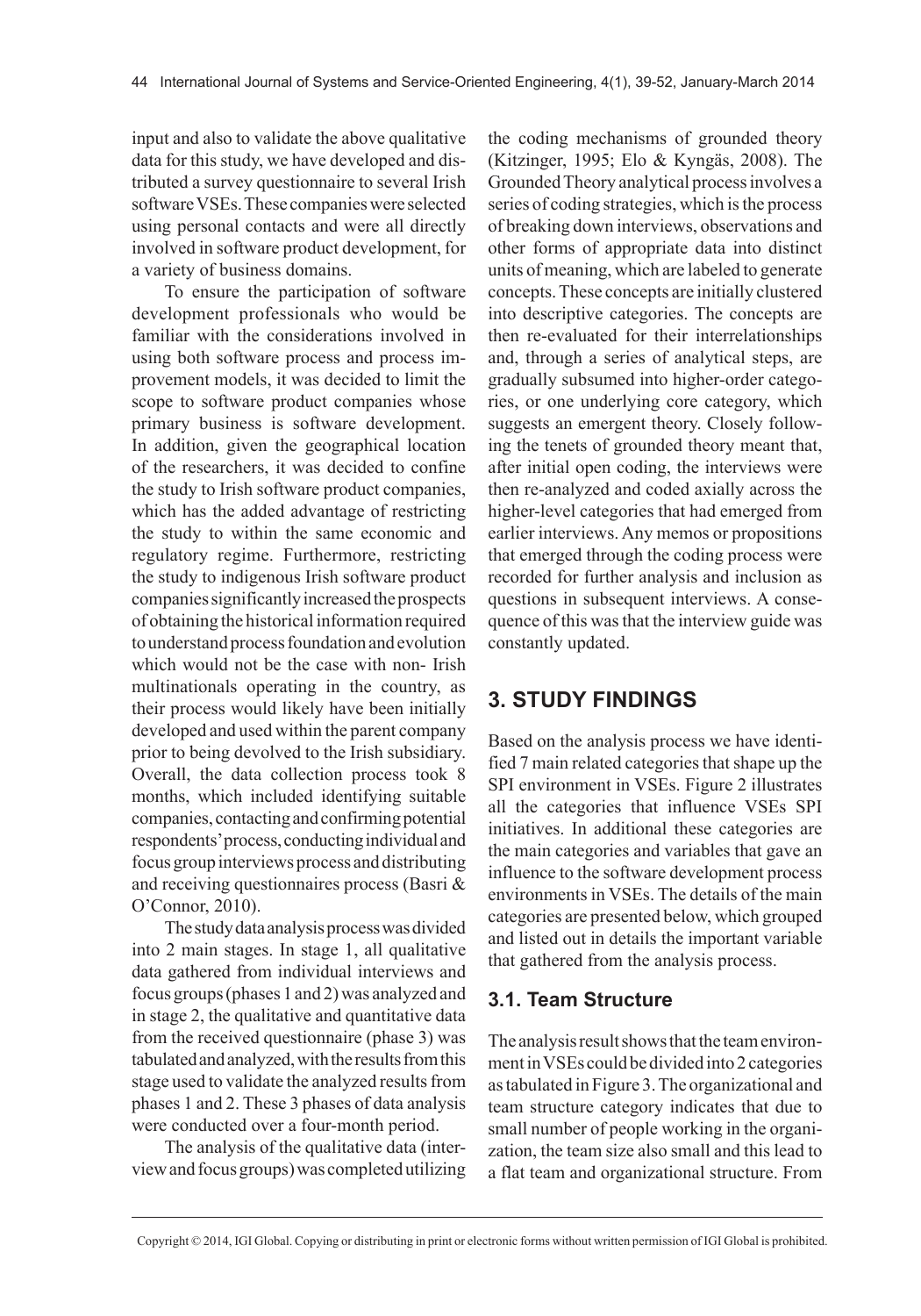



the interviews analysis results indicates that all interviewees admitted that the companies having no real team structure or team structure is only exist occasionally and it depends to the company project. In additional we also found that due to the small number employee, flat organization and team structure and informal environment, interviewees are perceived that all peoples in the companies or department are in the same level. In addition the analysis show that they have the same level of working experience, skills and very much depends to each others in performing their task. Beside that the close working space or area and high frequent and informal communication are also influence this perception (Basri & O'Connor, 2011b). All these criteria have lead VSEs in narrow down the gap between the management and the team development.

The second category have indicates the team role, team involvement and team culture issues. The analysis shown that the staff role which includes the role in team and the task they perform in development process is very informal and very general. This could apply that the development staff could worked or assigned as different role in one time in organization development project. In addition they also can work with others or different people and different position as and when they are required. These situations have explained that team involvement process in VSEs is direct and informal in development activities.

#### **3.2. Working and Management Style**

The analysis has shown that the team structure and process category gave an impact on VSEs working and management style. It is indicates that staffs have autonomy on their work which make them more self dependent, self responsibility, work independently and self learning as in Figure 4.

The result from the analysis emphasizes that people in VSEs working style is more toward individually or been assigned task according to their expertise. This situation has been defined as 'team of one' by one of the interviewee. The formal interactions of between the team member is more on the strategic area only such as problem solving or knowledge sharing in particular issue that related with the software development issues. But most of other interaction or communication are more indirect, casual and very informal. This situation gave researcher an indication that notion of team work in VSEs only appears or happened in informal way or periodic basis.



*Figure 3. Team structure and process*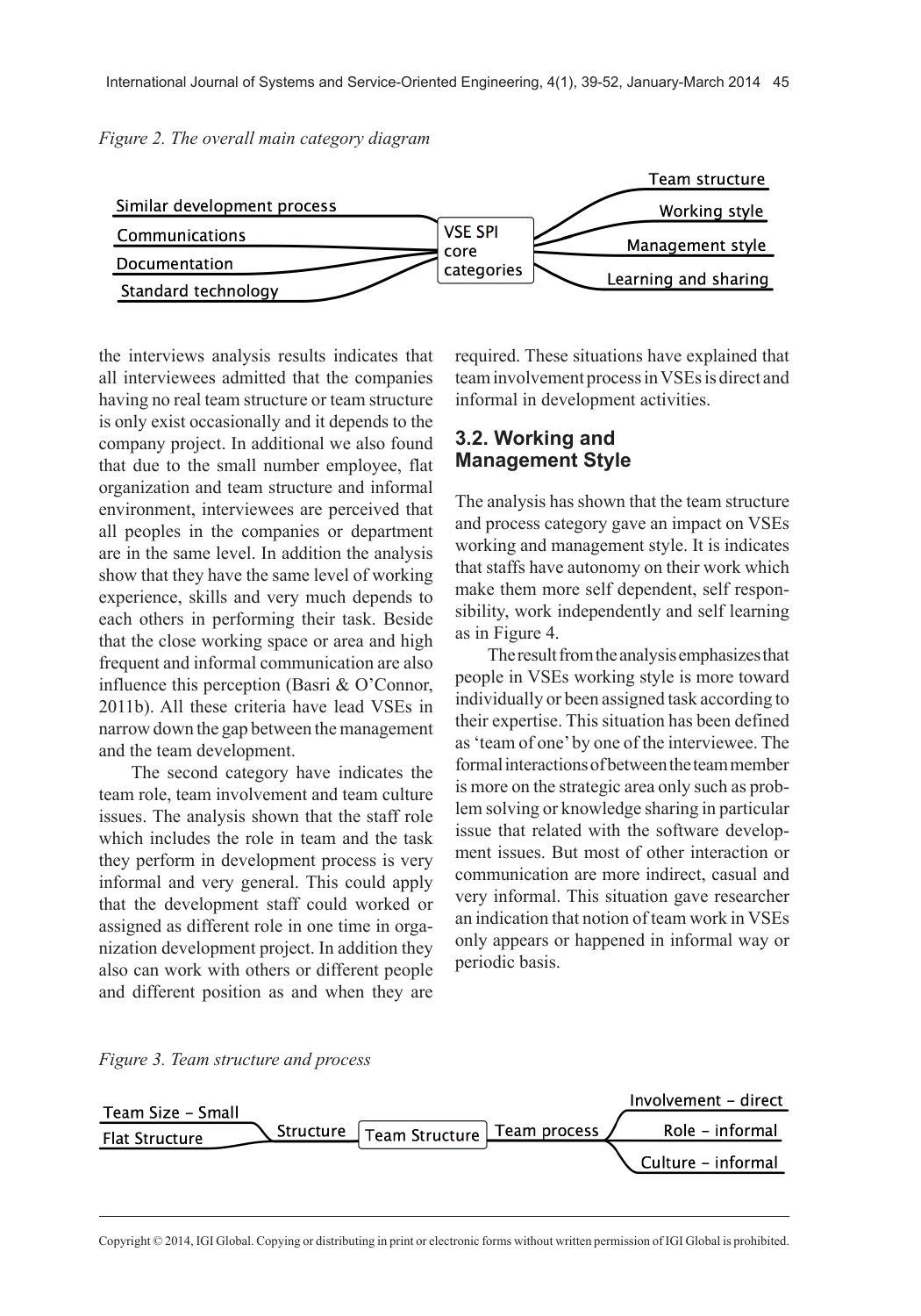



In relation to autonomous work, the analysis also indicates that, the people in VSEs also exercise an autonomous communication style in performed their works. Informal communication, less structure and direct communication, self learning and explore, frequent informal guidance, and informal meeting code that produce from the analysis indicates the autonomous communication process happened in VSEs. The analysis process also indicates that there are similar management styles adopted within VSEs. During the study, it shows that the small team size elements in VSEs are also gave an impact on the management style in the companies..

Trust, relationships, flexible environment and loose project management are the subcategories that indicate the based management style in VSEs. This type of management approaches is defined as 'Embrace and Empower' (Coleman & O' Connor, 2008b) regime as similar to 'Theory Y' management style (McGregor, 1985). In this context the idea and opinion from all subordinate have a values and been adopted in the development process and policy. There are also indicators that the element of trust in development team and their ability to carry task with less direction.

#### **3.3. SPI Process**

In this main category, we could be detailed into 3 categories as illustrates in Figure 5. The first subcategory that exists in process status category is process loss and focus subcategory. The results indicate the SPI process started when the process loss and/or process focus happened. Process loss happened when the technology change, customer requirement creeps, software function creep, and a new idea or suggestion from the staffs exist in their business activities. Meanwhile, process focus happened when new customer requirements, market changes, business procedure and requirement upgrade, software module or product update and expert/ staff suggestion and idea occurred in their business environment. In addition, the analysis also indicates that VSEs are work very close with the customer in improving the software product and process.

The second subcategories are the small scale and informal or indirect subcategory. The analysis indicates that the SPI process in VSEs has been done in a small scale but very frequent. This process could be identify the analysis code such as organic, natural change, reactive vs. proactive, try and error, module orientation, minor changes and profitable orientate that extract from the interviews quotes represents the scale of SPI process in VSEs. Meanwhile from the analysis axial code such as RAD development, frequent change, direct and rapid change, and 'agile' process are reflected the frequent level of changes in SPI .

Beside smalls scale and high frequent changes in SPI process, the analysis also indicates that the improvement process in software development is performed in informal or indirect process. Not following any standard and guideline, not structure improvement process and informal post mortem process are the indicator that the SPI process are being performed in informal and indirect way. Meanwhile the development method category indicates that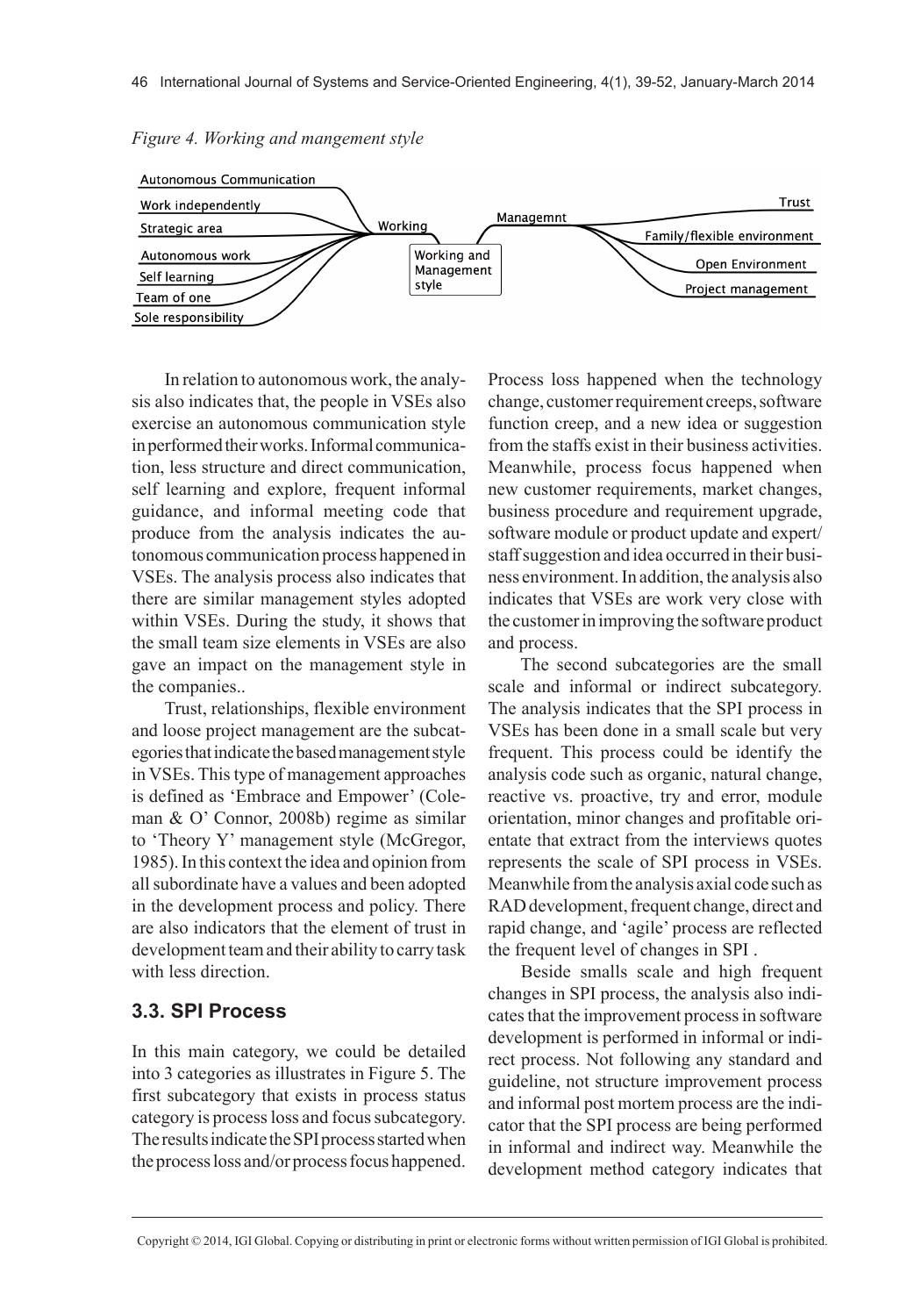



VSEs are more likely to follow an agile development approach in their software development process than the other developments method This could be identified in the communication process, documentation process, change process and customer collaboration which have been identified and explained above indicates that VSEs have fulfilled the 4 main general characteristic as in Agile Manisfesto (Fowler & Highsmith, 2001).

#### **3.4. Communications**

From the analysis, we could divide the communication process in VSEs in 2 categories namely open and informal communication category and online communication category. It also shows that the communication processes in VSEs are influence by the companies' team structure and process and the working and management style Figure 6 shows the details communication process categories produced from the analysis.

In the open and informal category, we have identified several interviews quotations that indicate the communication process where people are more towards informal and direct/ casual communication. This could be identifies in the way of meeting have been conducted which are more informal, 'stand up', periodic and individual. This is due to the working environment, team size and working style in their company. Furthermore relationship between staffs in the company also influences the communication process in VSE. The family and flexible environment, frequent socialize between staff; flat organization structure and closeness working space have given an impact on communication process in VSEs. The analysis also shows that the use of communication tools such as email, phone, blog and internet are very active in VSEs. This communication tools is more vital to the company that have a staff who works outside Ireland or having others offices in different locations. The use of these tools is believed could close the gap between remote and collocate staff and allow staffs to share and document all work related information or knowledge in informal way.

#### **3.5. Learning and Sharing Process**

The analysis has shows the learning and sharing process in VSEs as in Figure 7. In self learning category, the analysis shows at in VSEs there are no formal trainings are given or provides to employees in enhancing their knowledge or skills. The analysis also has explained that people in VSEs are more depends to self learning in mastering the technology or process that used in the organization. Besides self learning, the analysis also shows on the job training, self exploring and continues guidance from expert with in the companies are the main process





Copyright © 2014, IGI Global. Copying or distributing in print or electronic forms without written permission of IGI Global is prohibited.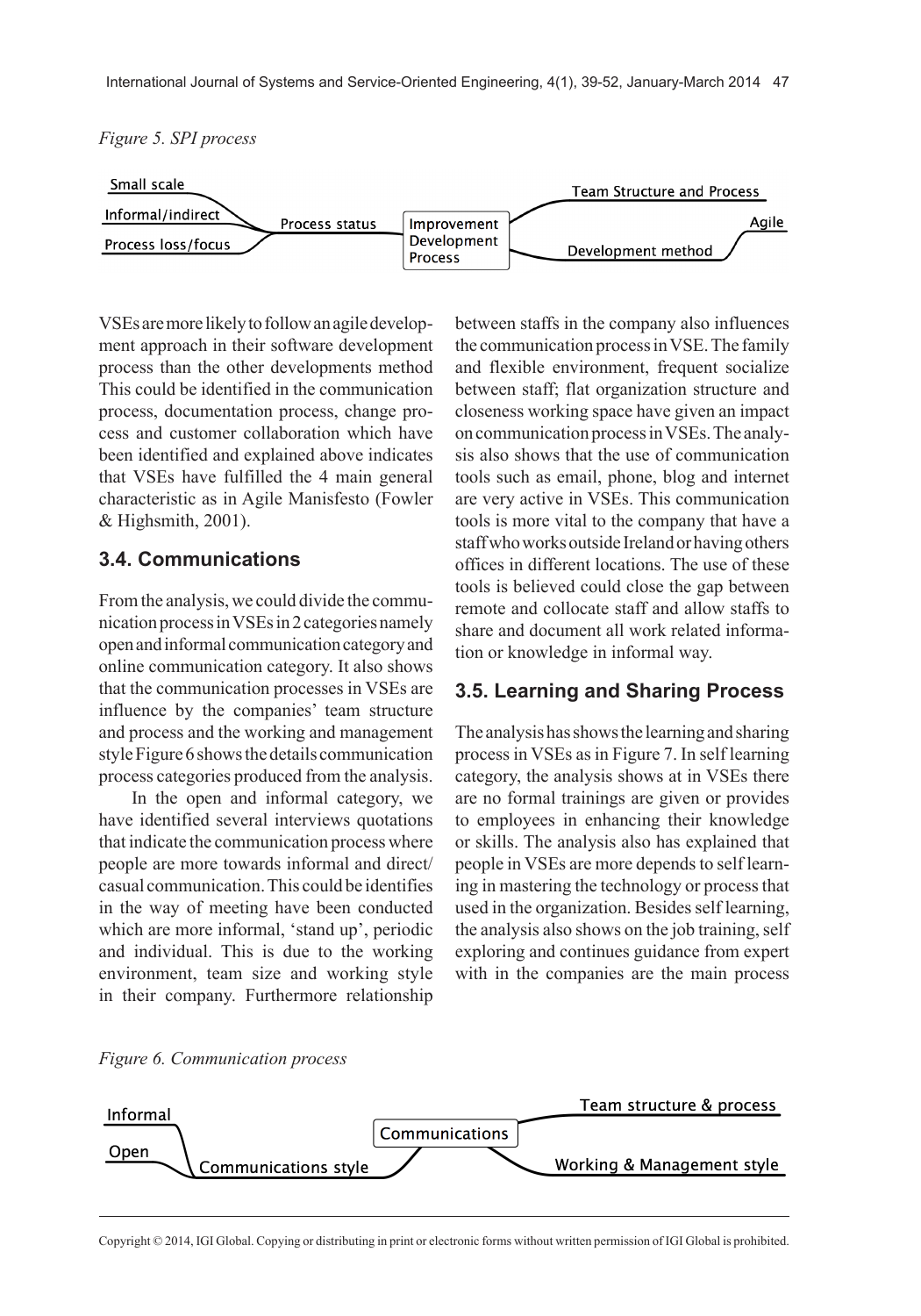*Figure 7. Learning and sharing process*



that frequently been practiced in enhanced staff knowledge and skills.

The second category in this part is sharing category. The analysis shows that in VSEs knowledge sharing process happened in informal training, informal meeting and document sharing. Informal training happened through informal and guidance from expert, peer to peer programming process, shared books and others material, internal training, high frequent open and direct discussion with team member and online sharing with others. Meanwhile the informal meeting process happened through an informal stand-up meeting, direct and open discussion and online meeting via email, skype and blog. In relation, the analysis results indicate that the learning and sharing process in VSEs is been influenced and shaped by 3 existing main factors which are VSEs team size and process which are small team size and flat organization structure; working and management style which are more toward autonomous work and macro management process and, communication process which are indirect and informal process. In additional from the interviews data analysis shows that in general knowledge sharing activities either via electronic or personal are important in maintaining and evolving the current VSEs software development process.

#### **3.6. Documentation Process**

The results have indicates 2 category that falls in main documentation activities as in Figure 8. The analysis has indicates the documentation processes are very informal process and individual initiatives. In additional, in VSEs documentation process are not given high priority because of time constraints and small team size. The results from the analysis also indicate in VSEs most of the information is documented in an electronic format rather than a paper format. The interviewees also admit due to similar technology and development method applied in all development projects, details documentation process is not necessary and important. They claimed that the staffs are more focused to software development activities rather than the documentation process. In additional from the analysis indicates that due to the autonomous work culture in VSEs, which based on person experience and skills, most of the documentation process in VSEs is individual and personal basis. Beside that, the analysis also shows that programming codes, technical issues and business procedures are the main documentation in the VSEs which fall under specific information and procedure category.

#### **4. DISCUSSION**

From the overall discussion above, a theoretical and relational model has been presented which shows that the software process and process improvement strategy which started from process loss or process focus which was influences by several variables which has been discuss above. The process formation is created and will indicate the process that need to improve, change or upgrade. As discussed above the software development process in VSEs are done in informal, indirect and small scale at one time but in a high frequent. The analysis in this part also shows that VSEs followed or adopted the agile development approaches, which involved a lot of interaction or communication either with the customers or the developers, high focus of the development process and having minimal documentation process the organization. Due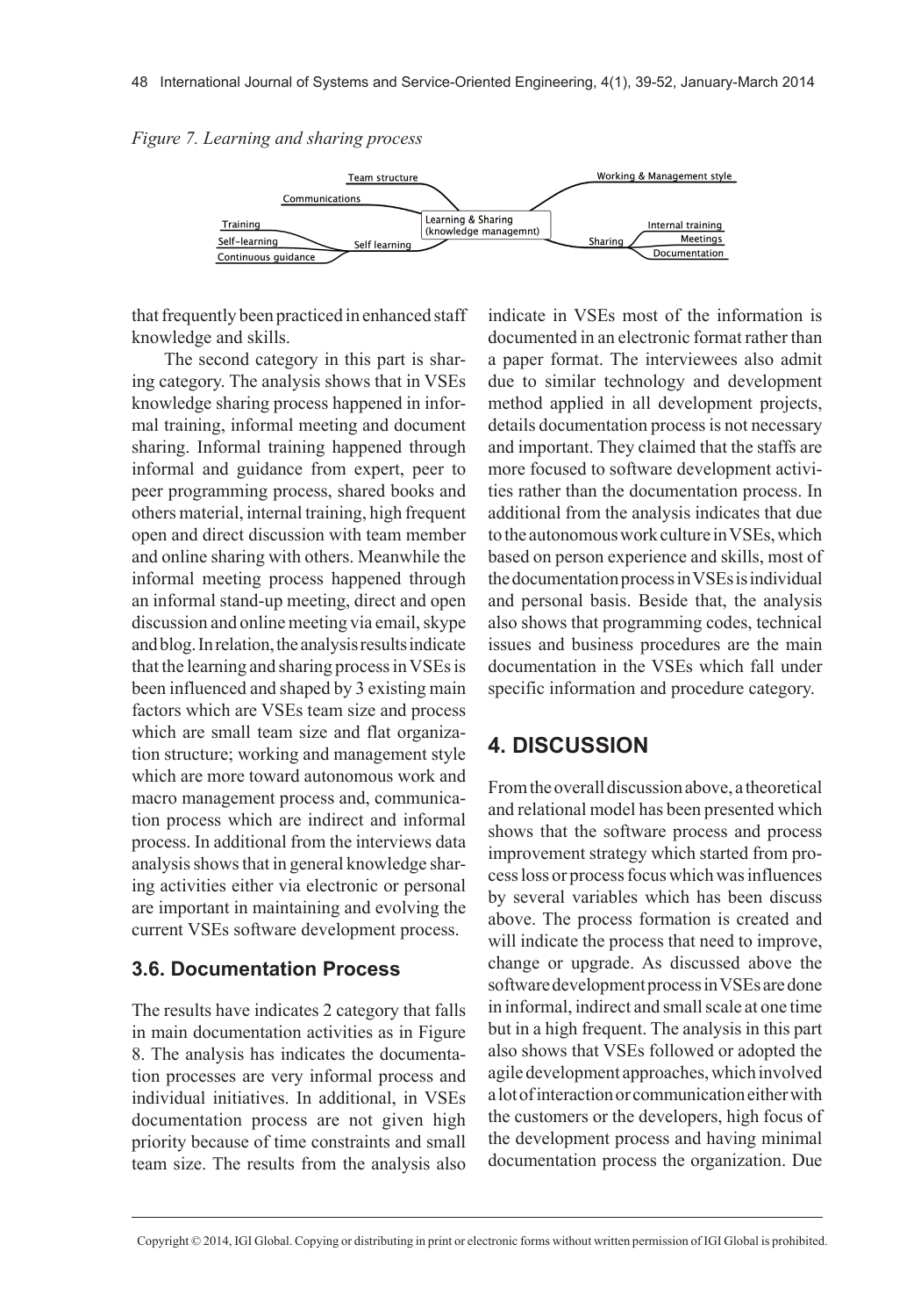



to small team size, flat team and organization structure, staffs or management geographical location, autonomous working style and macro project management the communication process are more become informal and autonomous. Beside that the uses of the communication tools are also being used extensively among peoples in communicate and shared their knowledge. In term of documentation process, the analysis indicate that in VSEs the documentation process have been practiced either informal or individual. The analysis also shows that due to macro project management style, autonomous working style and influence standard technology and similar development process have lead to the these situation. Moreover the interviewees admitted that only the issue related to business procedure and technical specification are being formally documented. Moreover the analysis also indicated that due to the informal communication, informal documentation and autonomous work have created the informal and personal organization learning and sharing process. Therefore from learning and sharing process a new idea and weakness of the area that need to improved, change and upgrade. This process will start back at the process formation and iterative.

#### **4.1. Contribution**

It was collectively agreed by the respondents that the documentation process in VSEs is done very informally, individually and specifically. In term of knowledge management issues, the result showed that all respondents claimed that they have a clear KM strategy in the organization. However the analysis showed that this process are done informally and is not organised. In addition the result show that even though the KM was done informally either in communication, management, working style and team structure in VSEs, 90% of the respondents believed that this environment have lead them to mitigate the knowledge and process loss problem in their organization. Moreover the results also indicated that in overall the size of the company given an impact to all the process that have discussed above.

The main contribution of this study is an expanded understanding of SPI research area by merging the issues of KM from both a general and VSE specific perspective. Our results indicate that KM factor gave indirect influences to the process of improving current software process and process improvement activities in software development companies. Other contributions of this research is in providing an additional knowledge to the SPI research area focused more on VSEs, which have been least explored by current literature (O'Connor, 2012). The research has found the variables that influence the software process and process improvement issues that could be explored individually in further detail in future. The last contribution is the type of strategies used to carry out research methodology work, especial in analyzing the qualitative data, which was the output from the interviews (interview and focus groups) activities. If survey questionnaire approach is a familiar approach and was often used in the software engineering field, the interviews data analysis research technique, which adopted qualitative contents data analysis and GT coding approach, is rarely been used in the analysis of the software process improvement and in software engineering research in general. Therefore we believe that we are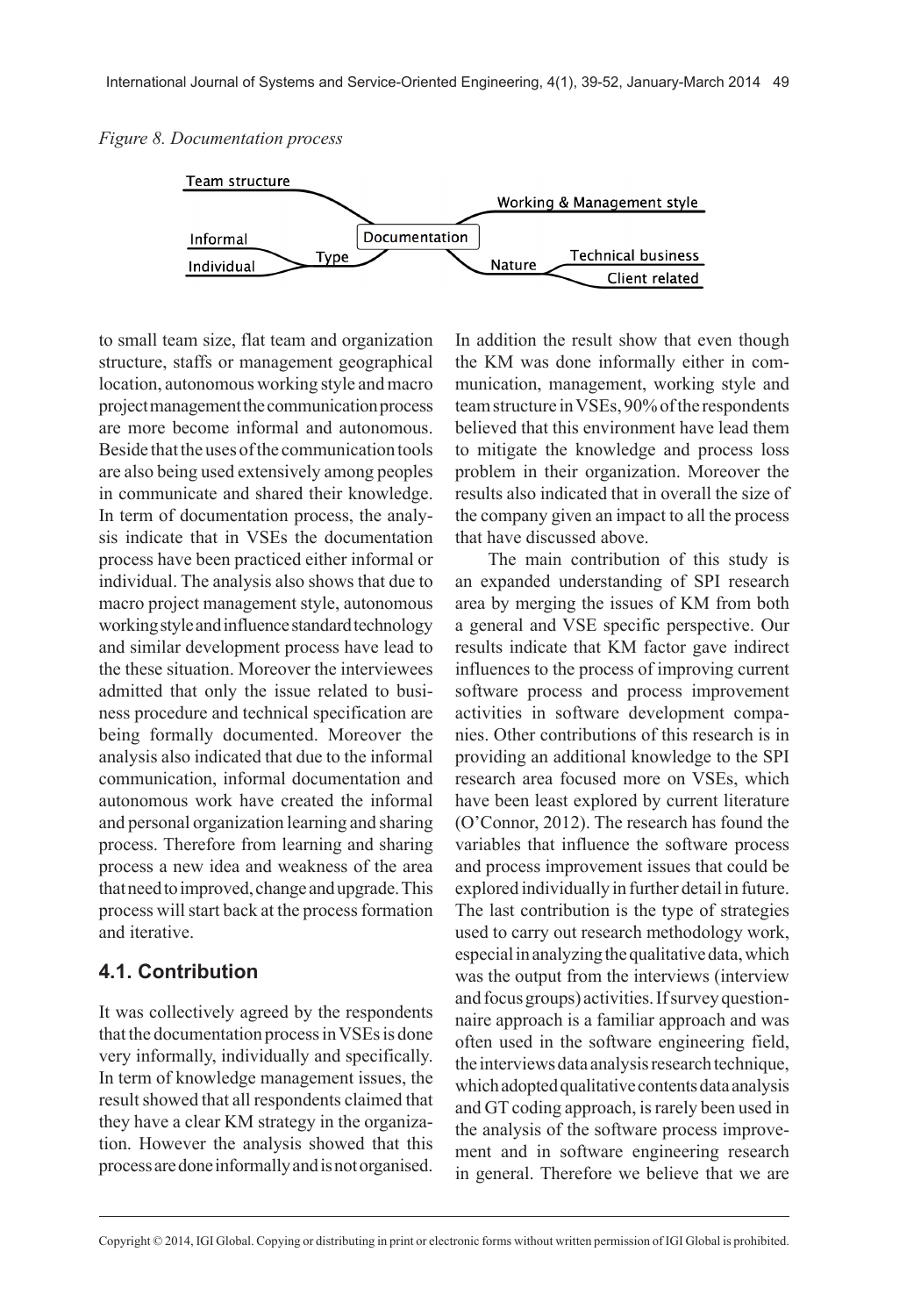adding to the body of knowledge associated with suitability of the GT research method to software engineering area.

#### **4.2. Future Work**

There are a number of potential avenues of further research related to this study. Of primary interest to the researchers is to widen the current research spectrum. Specifically, to test current research findings and also to produce and provide more valid findings and results, a similar study could be deployed in other geographical locations. This could help to create more generalizable research findings and assist with validation of the present research. In addition, the involvement of non-IT companies having a small IT department could assist future researchers to compare and produce a pattern of research results which could also add to the present research.

### **ACKNOWLEDGMENT**

This work was supported, in part, by Science Foundation Ireland grant 10/CE/I1855 to Lero the Irish Software Engineering Research Centre (www.lero.ie).

## **REFERENCES**

Aaen, I., Arent, J., Mathiassen, L., & Ngwenyama, O. (2002). A conceptual map of software process improvement. *Scandinavian Journal of Information Systems*, *13*(13), 81–101.

Aaen, I., Börjesson, A., & Mathiassen, L. (2007). SPI agility: How to navigate improvement projects. *Software Process Improvement and Practice*, *12*(3), 267. doi:10.1002/spip.309

Aurum, A., Jeffery, R., Wohlin, C., & Handzic, M. (2003). *Managing software engineering knowledge*. Germany: Springer. doi:10.1007/978-3-662-05129-0

Awazu, Y. (2004). Knowledge management in distributed environments: Roles of informal network players. In *Proceedings of the 37th Annual Hawaii International Conference on System Sciences*, (p. 6).

Basri, S., & O' Connor, R. V. (2010). Evaluation of knowledge management process in very small software companies: A survey. In *Proceedings of the 5th International Conference on Knowledge Management,* Kuala Terengganu, Terengganu, Malaysia (pp. 1-6).

Basri, S., & O'Connor, R. (2011a). Knowledge management in software process improvement: A case study of very small entities. In M. Ramachandran (Ed.), *Knowledge engineering for software development life cycles: Support technologies and applications* (pp. 273–288). IGI Global. doi:10.4018/978- 1-60960-509-4.ch015

Basri, S., & O'Connor, R. V. (2011b). A study of software development team dynamics in SPI. In R. O'Connor, J. Pries-Heje, & R. Messnarz (Eds.), *Systems, software and services process improvement (CCIS)* (Vol. 172, pp. 143–154). Springer-Verlag. doi:10.1007/978-3-642-22206-1\_13

Bjornson, F. O., & Dingsoyr, T. (2005). *A study of a mentoring program for knowledge transfer in a small software consultancy company (LNCS 3547)*. Berlin / Heidelberg, Germany: Springer.

Bjørnson, F. O., & Dingsøyr, T. (2008). Knowledge management in software engineering: A systematic review of studied concepts, findings and research methods used. *Information and Software Technology*, *50*(11), 1055–1068. doi:10.1016/j. infsof.2008.03.006

Borges, L. M. S., & Falbo, R. A. (2002). Managing software process knowledge. In *Proceedings of the International Conference on Computer Science, Software Engineering, Information Technology, e-Business, and Applications (CSITeA'2002)* (pp. 227–232).

Clarke, P., & O'Connor, R. V. (2012). The situational factors that affect the software development process: Towards a comprehensive reference framework. *Journal of Information and Software Technology*, *54*(5), 433–447. doi:10.1016/j.infsof.2011.12.003

Coleman, G., & O'Connor, R. V. (2008a). Investigating software process in practice: A grounded theory perspective. *Journal of Systems and Software*, *81*(5), 772–784. doi:10.1016/j.jss.2007.07.027

Coleman, G., & O'Connor, R. V. (2008b). The influence of managerial experience and style on software development process. *International Journal of Technology*. *Policy and Management*, *8*(1), 91–109.

Copyright © 2014, IGI Global. Copying or distributing in print or electronic forms without written permission of IGI Global is prohibited.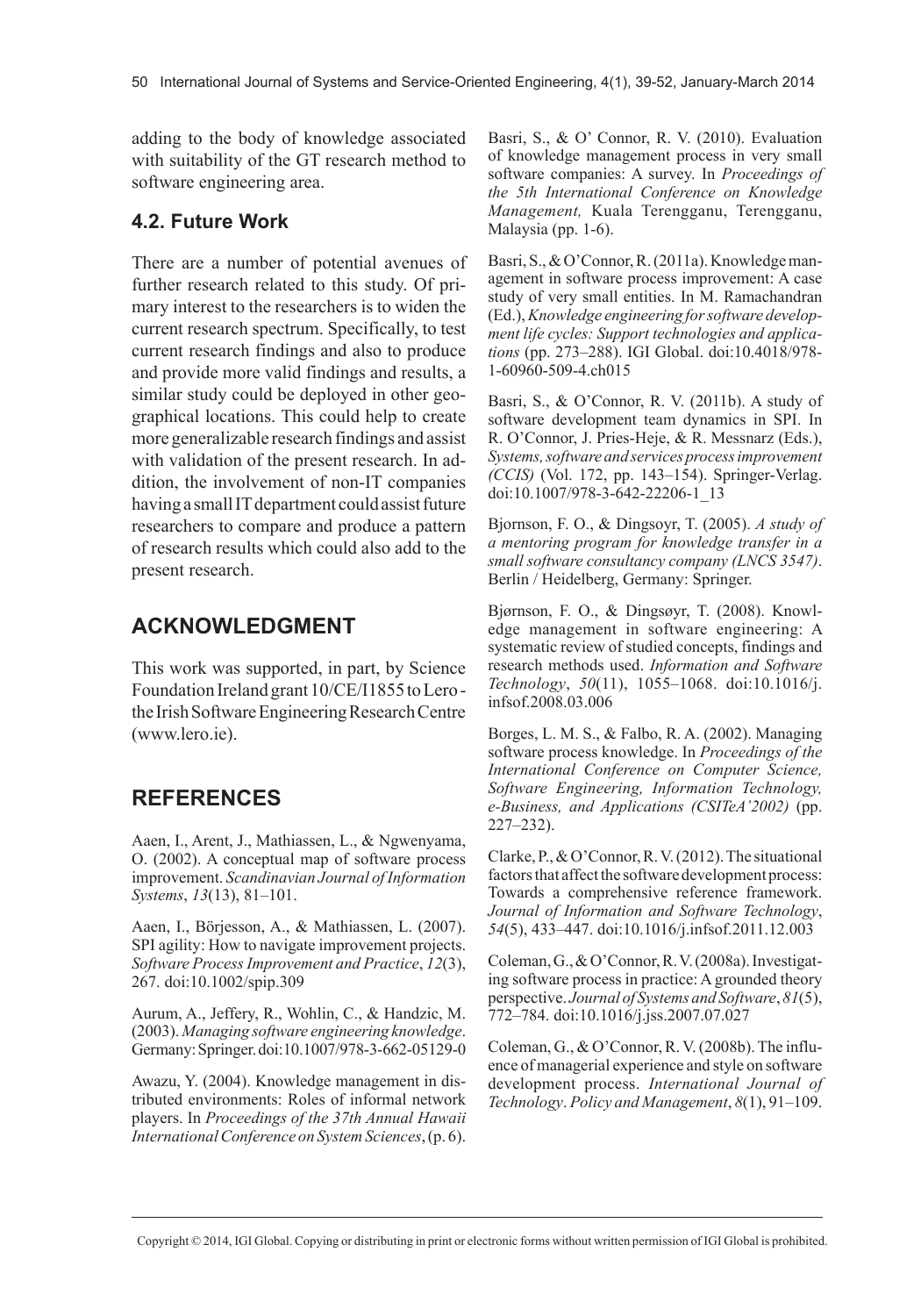Dingsoyr, T., & Conradi, R. (2002). A survey of case studies of the use of knowledge management in software engineering. *International Journal of Software Engineering and Knowledge Engineering*, *12*(4), 391–414. doi:10.1142/S0218194002000962

Dreyfus, H. L., Dreyfus, S. E., & Athanasiou, T. (1986). *Mind over machine: The power of human intuition and expertise in the era of the computer*. New York, NY: Free Press.

Edwards, J. S. (2003). Managing software engineers and their knowledge. In A. Aurum, R. Jeffery, C. Wohlin, & M. Handzic (Eds.), *Managing software engineering knowledge* (pp. 5–27). New York, NY: Springer. doi:10.1007/978-3-662-05129-0\_1

Elo, S., & Kyngäs, H. (2008). The qualitative content analysis process. *Journal of Advanced Nursing*, *62*(1), 107–115. doi:10.1111/j.1365-2648.2007.04569.x PMID:18352969

Fowler, M., & Highsmith, J. (2001). The agile manifesto. *Software Development*, *9*(8), 28–35.

Grant, R. M. (1996). Prospering in dynamicallycompetitive environments: Organisational capability as knowledge integration. *Organization Science*, *7*(4), 375–387. doi:10.1287/orsc.7.4.375

Hansen, B. H., & Kautz, K. (2004). *Knowledge mapping: A technique for identifying knowledge flows in software organisations (LNCS 3281)*. Springer. doi:10.1007/978-3-540-30181-3\_12

Hendricks, P. H. J., & Vriens, D. J. (1999). Knowledge-based systems and knowledge management: Friends or foe. *Information and Management Journal*, *35*, 113–125. doi:10.1016/S0378-7206(98)00080-9

Humphrey, W. S. (1989). *Managing software process*. Reading, MA: Addison Wesley.

Jeners, S., Clarke, P., O'Connor, R. V., Buglione, L., & Lepmets, M. (2013). Harmonizing software development processes with software development settings – A systematic approach. In F. McCaffery, R. V. O'Connor, & R. Messnarz (Eds.), *Systems, software and services process improvement (CCIS 364)*. Springer-Verlag. doi:10.1007/978-3-642- 39179-8\_15

Kettunen, P. (2003). Managing embedded software project team knowledge. *IEEE Software*, *I*(6), 359–366. doi:10.1049/ip-sen:20031173

Kitzinger, J. (1995). Introducing focus groups. *British Medical Journal*, *311*, 299–302. doi:10.1136/ bmj.311.7000.299 PMID:7633241

Kruchten, P. (2000). *The rational unified process*. Reading, MA: Addison Wesley.

Kukko, M., Helander, N., & Virtanen, P. (2008). Knowledge management in renewing software development processes. In *Proceedings of the 41st Annual Hawaii International Conference on System Sciences* (pp. 332-332).

Kvale, S. (2007). *Doing interviews: The Sage qualitative research kit*. Thousand Oaks, CA: Sage.

Laporte, C. Y., Alexandre, S., & O'Connor, R. (2008). A software engineering lifecycle standard for very small enterprises. In *Proceedings of the 15th European Conference on Software Process Improvement* (Vol. 16, pp. 129-141). Berlin, Germany: Springer-Verlag.

Laporte, C. Y., Alxender, S., & Renault, A. (2008). Developing international standards for very small enterprises. *Journal of Computer*, *41*(3), 98. doi:10.1109/MC.2008.86

Laporte, C. Y., O'Connor, R. V., & Fanumy, G. (2013). International systems and software engineering standards for very small entities. *CrossTalk*. *The Journal of Defense Software Engineering*, *26*(3), 28–33.

Li, J. Y. (2006). *Process improvement and risk management in off-the shelf componenet-based development*. Unpublished doctoral dissertation, Norwegian University science and Technology.

Litern, G., Diedrich, F. J., & Serfaty, D. (2002). Engineering the community of practice for maintenance of organizational knowledge. In *Proceedings IEEE 7th Conference on Human Factors and Power Plants* (pp. 7-13).

Mathiassen, L., & Pourkomeylian, P. (2003). Managing knowledge in a software organization. *Journal of Knowledge Management*, *7*(2), 63–80. doi:10.1108/13673270310477298

McGregor, D. (1985). *The human side of enterprise: 25th anniversary printing*. McGraw-Hill/Irwin. doi:10.1016/B978-0-12-054752-4.50008-7

Nonaka, I., & Takeuchi, H. (1995). *The knowledge creating company*. New York, NY: Oxford University Press.

Nonaka, I., Toyama, R., & Konno, N. (2000). SECI, Ba and leadership: A unified model of dynamic knowledge creation. *Long Range Planning*, *33*(1), 5–34. doi:10.1016/S0024-6301(99)00115-6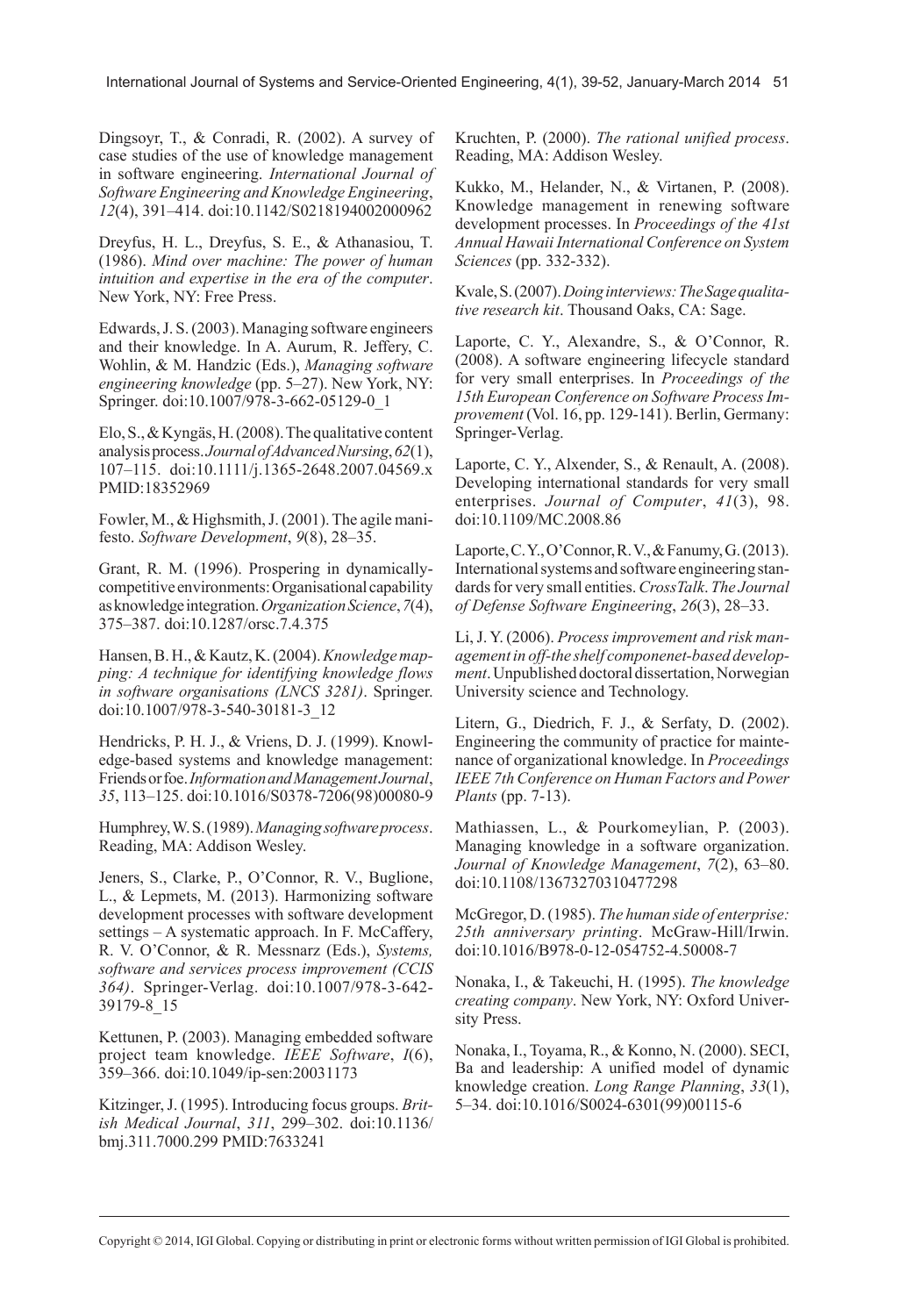O'Connor, R., & Coleman, G. (2009). Ignoring 'best practice': Why Irish software SMEs are rejecting CMMI and ISO 9000. *Australasian Journal of Information Systems*, *16*(1), 7–30.

O'Connor, R. V. (2012). Evaluating management sentiment towards ISO/IEC 29110 in very small software development companies. In Mas, A., Mesquida, A., Rout, T., O'Connor, R. V., & Dorling, A. (Eds.), Software process improvement and capability determination, (CCIS Vol. 290). Springer-Verlag.

Parent, M., Gallupe, R. B., Salisbury, W. D., & Handelman, J. M. (2000). Knowledge creation in focus group: Can group technologies help? *Information & Management*, *38*(1), 47–58. doi:10.1016/S0378- 7206(00)00053-7

Patton, M. Q. (2002). *Qualitative evaluation and research methods* (3rd ed.). Newbury Park, CA: Sage Publications, Inc.

Rhodes, J., Hung, R., Lok, P., Lien, B. Y., & Wu, C. M. (2008). Factors influencing organizational knowledge transfer: Implication for corporate performance. *Journal of Knowledge Management*, *12*(3), 84. doi:10.1108/13673270810875886

Ryan, S., & O'Connor, R. (2009). Development of a team measure for tacit knowledge in software development teams. *Journal of Systems and Software*, *82*, 229–240. doi:10.1016/j.jss.2008.05.037

Ryan, S., & O'Connor, R. (2013). Acquiring and sharing tacit knowledge in software development teams: An empirical study. *Information and Software Technology*, *55*(9), 1614–1624. doi:10.1016/j. infsof.2013.02.013

Sapovadia, V. K. (2006). *Micro finance: The pillars of a tool to socio-economic development.* Development Gateway. Retrieved on October 9, 2008, from http://ssrn.com/abstract=955062

Shaw, D., Edward, J. S., Baker, B., & Collier, P. M. (2003). Achieving closure through knowledge management. *Electronic Journal of Knowledge Management*, *1*(2), 197–204.

Sirvio, K. S., Mantyniemi, A., & Seppanen, V. (2002). Toward a practical solution for capturing knowledge for software projects. *IEEE Software*, *19*(3), 60–62. doi:10.1109/MS.2002.1003457

Szulanski, G. (1996). Exploring internal stickiness: Impediments to the transfer of best practice within firm. *Journal of Strategic Management*, *17*(2), 27–43.

Turner, K., & Makhija, M. (2006). The role of organizational controls in managing knowledge. *Academy of Management Review*, *31*(1), 197–217. doi:10.5465/AMR.2006.19379631

Valtanen, A., & Sihvonen, H. M. (2008). Employees' motivation for SPI: Case study in a small Finnish software company. In *Proceeding of the 15th European Conference (EuroSPI 2008)* (pp. 152-163). Berlin/ Heildelberg, Germany: Springer–Verlag.

Weick, K. E. (1995). *Sense making in organization*. Thousand Oak, CA: Sage Publication.

Zahran, S. (1998). *Software process improvement: Practical guidelines for business success*. Boston, MA: Addison Wesley.